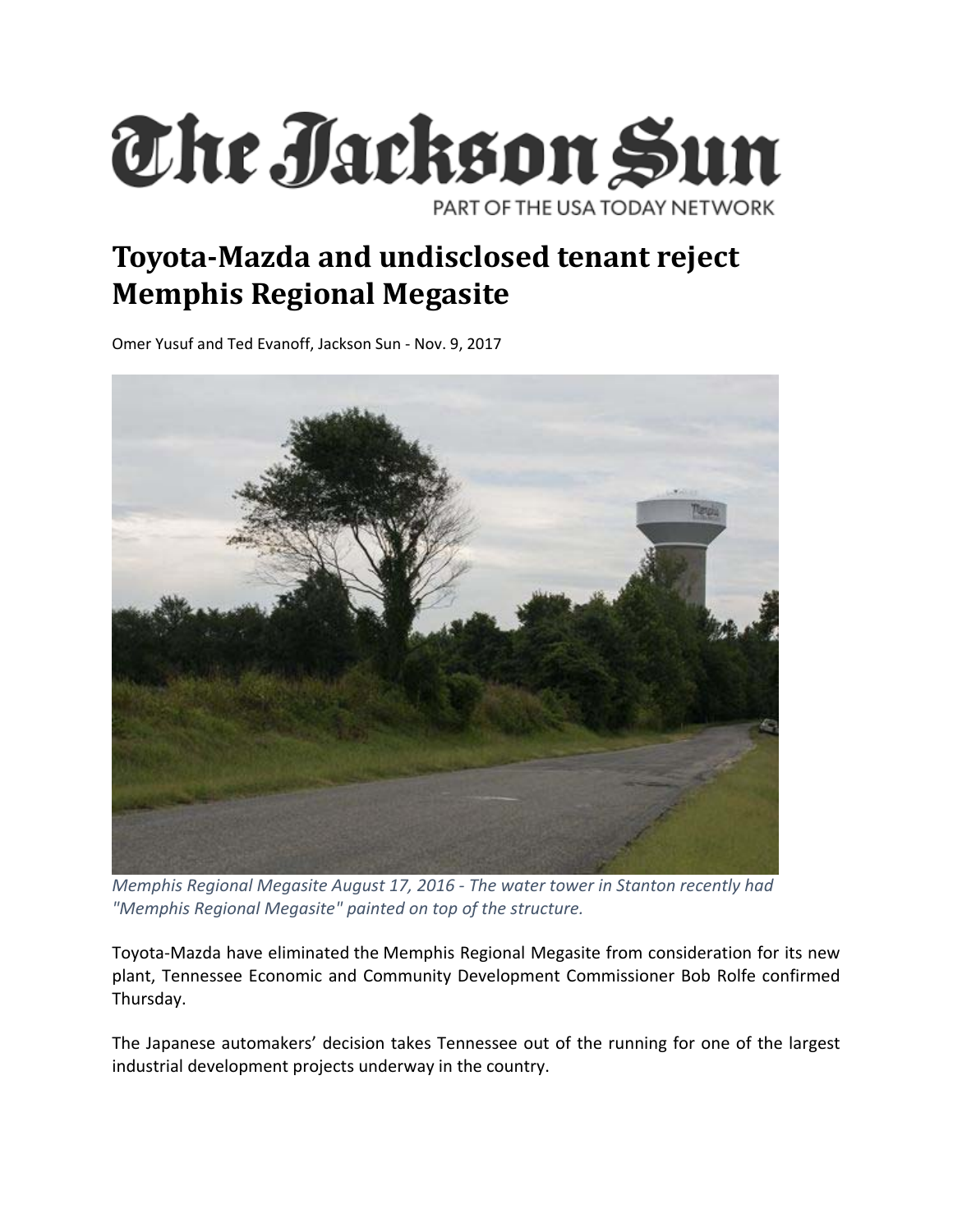Toyota and Mazda announced earlier this year its decision to build a \$1.6 billion electric car plant in the U.S., which is expected to create 4,000 jobs and spur thousands of related supplier jobs and would have transformed West Tennessee.

West Tennessee residents officials saw the massive plant as an economic driver for their hardpressed region and were confident as recently as last week the Megasite would make the final list of sites under consideration.



August 17, 2016 - Timmy Vester, left, completes a To-go order, while Suga Tard, owner of Suga's *Diner, takes a break during the workday in Stanton on Wednesday*

Rolfe said the reason Toyota‐Mazda passed on the Megasite was because the site is not "shovel‐ ready" as compared to other sites in other states, because of two main hurdles the Megasite must overcome.

In November 2016, work began on implementing a 35‐mile force main that would carry treated sewage from the Megasite all the way to the Mississippi River.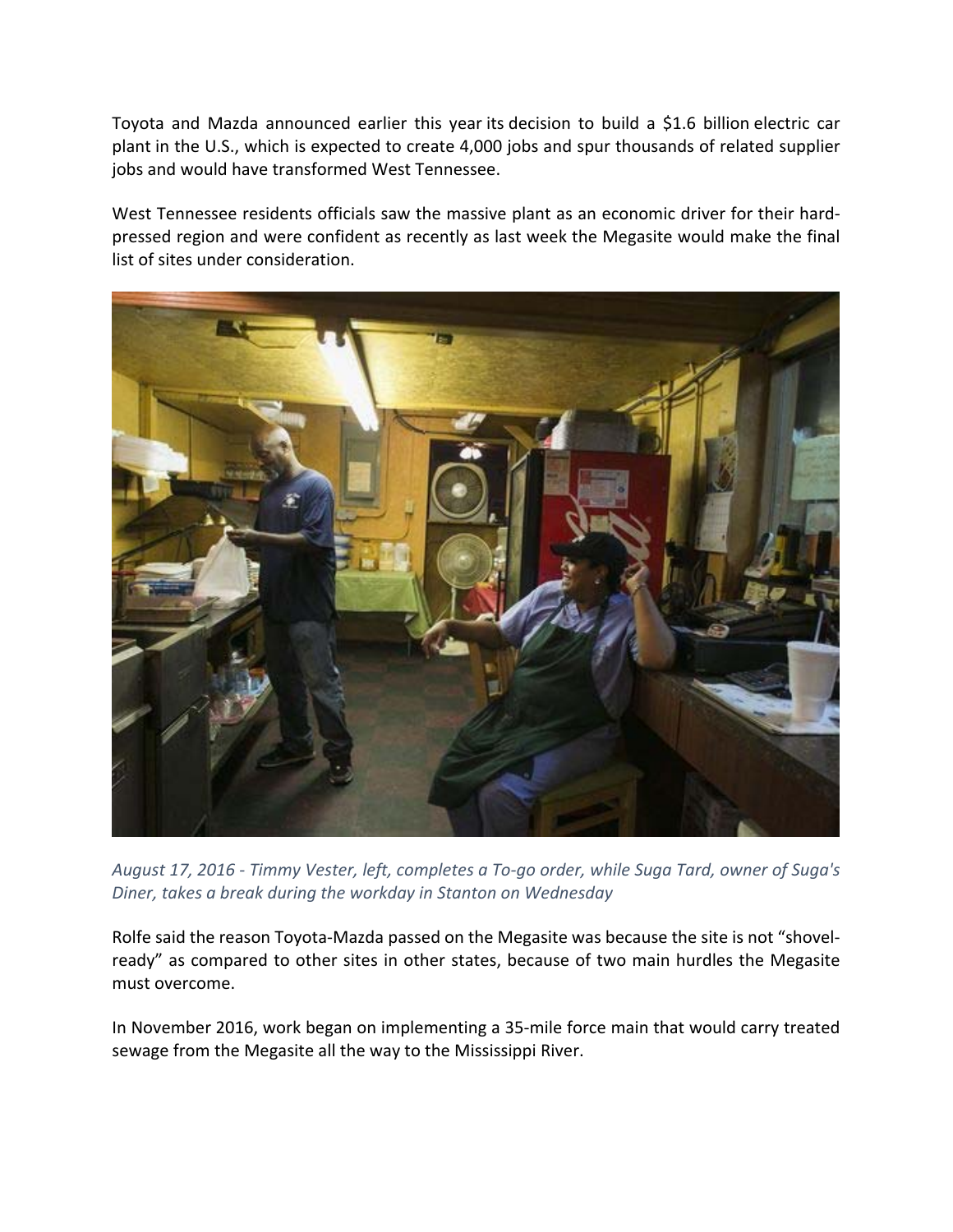Rolfe said the first gating item is getting the wastewater permits for the force main from the Tennessee Department of Environment and Conservation.

"If the stars line up, we are hopeful we will have all the necessary permits before the end of quarter one in 2018," Rolfe said.

Rolfe confirmed a second undisclosed tenant also rejected the Megasite. The Megasite, located 30 miles outside Memphis and 12 miles outside Brownsville, hasseen the state appropriate more than \$140 million since it purchased the Megasite in 2009.

While 70 percent of property owners affected by the pipe's installation have signed the easement agreement, Rolfe said at least four families have made the decision to not sign the agreement.



*David Chapman works for the city of Stanton. He returns his tractor to town hall after cutting some grass in the town.*

"They have told us they are not under any conditions going to sign those easements," Rolfe said.

Rolfe said the ECD will work with the attorney general's office and likely proceed with an eminent domain to continue with the project, which may take between three to six months.